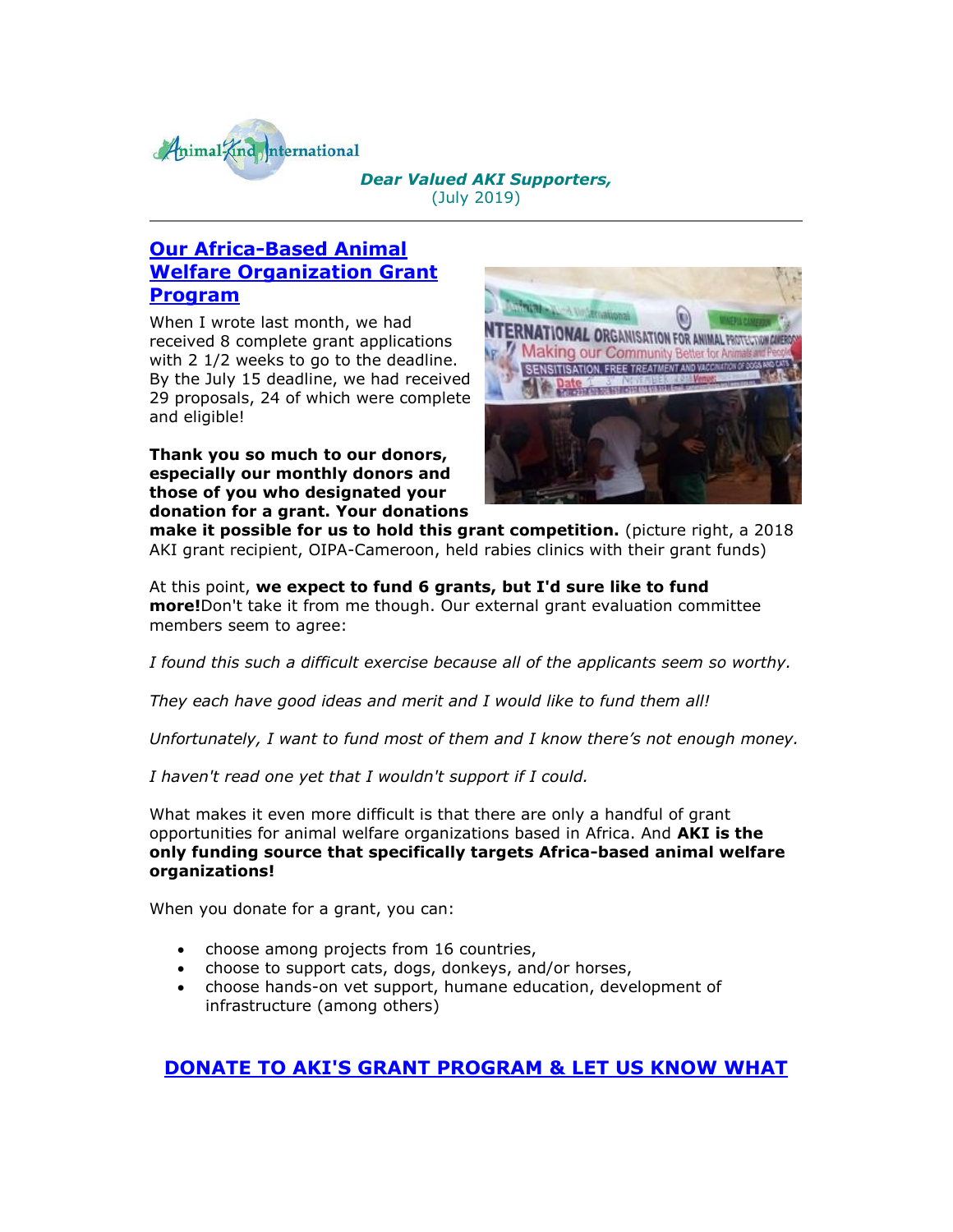### **[YOU'D LIKE TO SUPPORT!](http://cts.vresp.com/c/?AnimalKindInternatio/204b69fe47/4d75da415c/ea2b2e3225)**

As Humane Ed Specialist, Aluizah Amasaba, with AKI Partner Organization Ghana SPCA, said, "29 grant applications, meaning 29 proposals from 29 Animal Welfare Organisations in Africa...**surely this is an indication that issues of animal welfare are gaining pace in Africa. I see there is hope for Africa's animals.**"

*In AKI's August newsletter, we'll announce the winners of our 2019 grant program!*

# **[The AKI Blog-July](http://cts.vresp.com/c/?AnimalKindInternatio/204b69fe47/4d75da415c/2de9711e82)**

In this month's AKI Blog, read about how our Partners, Ghana SPCA, Helping Hands for Hounds of Honduras, and Uganda SPCA have been using your donations:

#### **[In Ghana, AKI Donors](http://cts.vresp.com/c/?AnimalKindInternatio/204b69fe47/4d75da415c/3d6dbc4696)  [Support Field Trips, A](http://cts.vresp.com/c/?AnimalKindInternatio/204b69fe47/4d75da415c/3d6dbc4696)  [Rabies Vaccination](http://cts.vresp.com/c/?AnimalKindInternatio/204b69fe47/4d75da415c/3d6dbc4696)  [Clinic, & More](http://cts.vresp.com/c/?AnimalKindInternatio/204b69fe47/4d75da415c/3d6dbc4696)**: Thanks

to donations from AKI supporters, in the past 6 months, GSPCA has taken a total of 125 Humane Ed students on 3 field trips to 3 different vet clinics! (& more)



**[How AKI Donors are Helping Helping Hands for Hounds of Honduras](http://cts.vresp.com/c/?AnimalKindInternatio/204b69fe47/4d75da415c/d277d3c454)** 

**[\(through June 2019\)](http://cts.vresp.com/c/?AnimalKindInternatio/204b69fe47/4d75da415c/d277d3c454)**: Puppies Daisy, Ana, and Tonka go to 4ever homes, Sadie gains weight, Pilar speaks to a high school class about animal welfare, the HHHH sanctuary gets lots of visitors, and Pilar gets an award! (picture above, the HHHH Sanctuary, where Pilar cares for the most difficult cat and dog cases)

### **[My Visit to the Uganda SPCA Haven \(March/April\) & Beyond \(May-July\)](http://cts.vresp.com/c/?AnimalKindInternatio/204b69fe47/4d75da415c/06cf1807e8)**:

Read about some of USPCA's rescues from the last few months, including one that took 3 hours to get puppies out of a drain pipe (picture below).

#### **Also from the AKI Blog in July, one of our 2018 grant recipients, Save Animals-DRC, started a new program that we love:**

In **Bring a Smile - [Democratic Republic of Congo](http://cts.vresp.com/c/?AnimalKindInternatio/204b69fe47/4d75da415c/359174530d)** Ekwa N'tende Dieumerci (Chargé de Projet et Administration-Save Animals) writes about Save Animals' Bring a Smile program, where the group visits old people's homes and orphanages and brings a dog along (they start with a small dog to get people used to dogs),